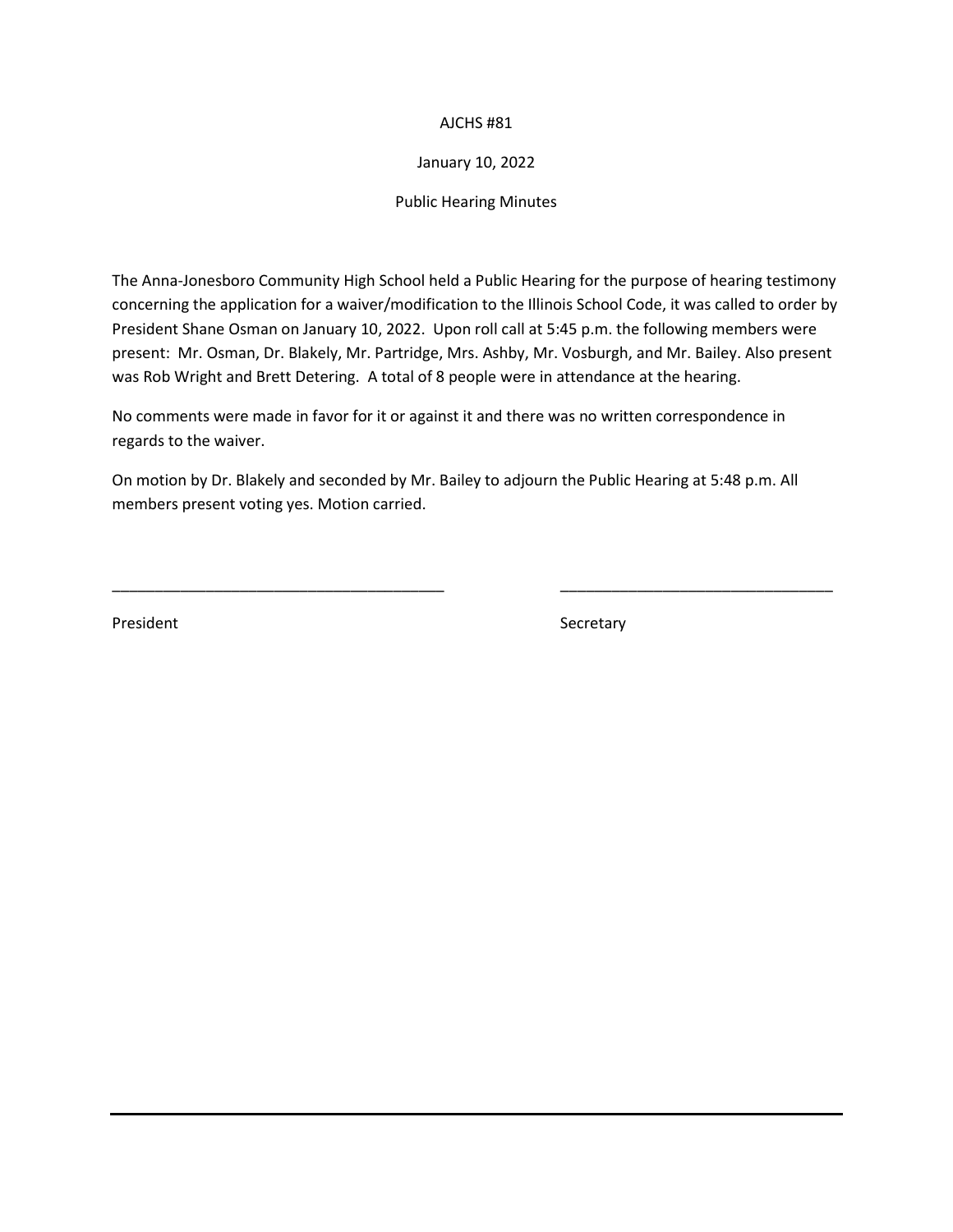# AJCHS #81

# January 10, 2022

### **MINUTES**

The Anna Jonesboro Community High School held its regular meeting on January 10, 2022, it was called to order by President Shane Osman. Upon roll call at 6:00 p.m. the following members were present: Mr. Osman, Dr. Blakely, Mr. Partridge, Mr. McGrath, Mrs. Ashby, Mr. Vosburgh, and Mr. Bailey.

On motion by Mr. Partridge and seconded by Mrs. Ashby to approve the Agenda as written. All members present voting yes. Motion carried.

On motion by Mr. McGrath and seconded by Dr. Blakely to approve the Consent Agenda which contained the following items: approval of board minutes on 12/13/2021; approval of closed session minutes; approval of payment for bills, approval of destruction of Closed Session Tapes, and acceptance of financial reports. On roll call, all members present voting yes. Motion carried.

Recognition of Visitors and Correspondence, Public Comments: Wade Dover and Ryan Dodd

#### Shawn Horn represented the teachers.

As grades from all outside services trickle in, the student services department is finishing up graduation checks and credit recovery plans. The parents of upperclassmen in danger of not graduating on time will receive letters by the end of January. Honor roll and high honor roll will be submitted to the Gazette as soon as all grades have been received and entered. In addition, the department is excited to continue collaborating with Amelia Blakely, our ISAC rep, this semester. Amelia plans to continue regular biweekly office hours in our building, where she will continue to assist seniors in completing the FAFSA. Finally, the department is gearing up for course selection for the 22-23 school year. They will be working with the feeder districts over the next couple of weeks to determine the best way to reach the current 8th graders. As usual, they hope to have all course selection completed by the end of February. The crew for SpongeBob the Musical (March 25-27) has been meeting regularly since November to start work on the set and getting the stage ready for rehearsals and the production. The cast of 25 students started rehearsals the first week of January. We are excited for this unique and exciting show! Mrs. Vancil, Mrs. Norton and Brad met with Mr. Wright in December to discuss technology updates in the Auditorium and regarding funding of the musical in general. We are now gathering estimates for AV and will update further as this progresses. The Little Egypt Arts Association has the annual high school art competition on display in their building on the Marion square. Congratulations to Jordyn North for winning 1st place with her charcoal drawing of Edward Scissorhands and Sydney Waun who won Best of Show. Sydney used white chalk on black paper for her drawing. The public is welcome to view high school art work during LEAA hours now through the first week in February.

Athletic Director Rick Livesay gave his administrative report.

# Curriculum Director Scott Finders reported on the annual report on student performance and academic improvement.

Principal Detering gave reports on the  $1<sup>st</sup>$  Semester reports including discipline and failures. He also spoke about a proposal for Latin Academic Honor System.

Superintendent Wright's administrative report included vacancies for the upcoming school year; Agriculture Education and the ones that we are currently looking for; Hearing Interpreter and a Mental Health Counselor. He went over the updated 5 year plan and facility project schedule and other items that have been proposed. The toilet partitions are currently being installed. We will also be taking bids for mowing the soccer complex. Also looking for bids on a new bus for our special education route.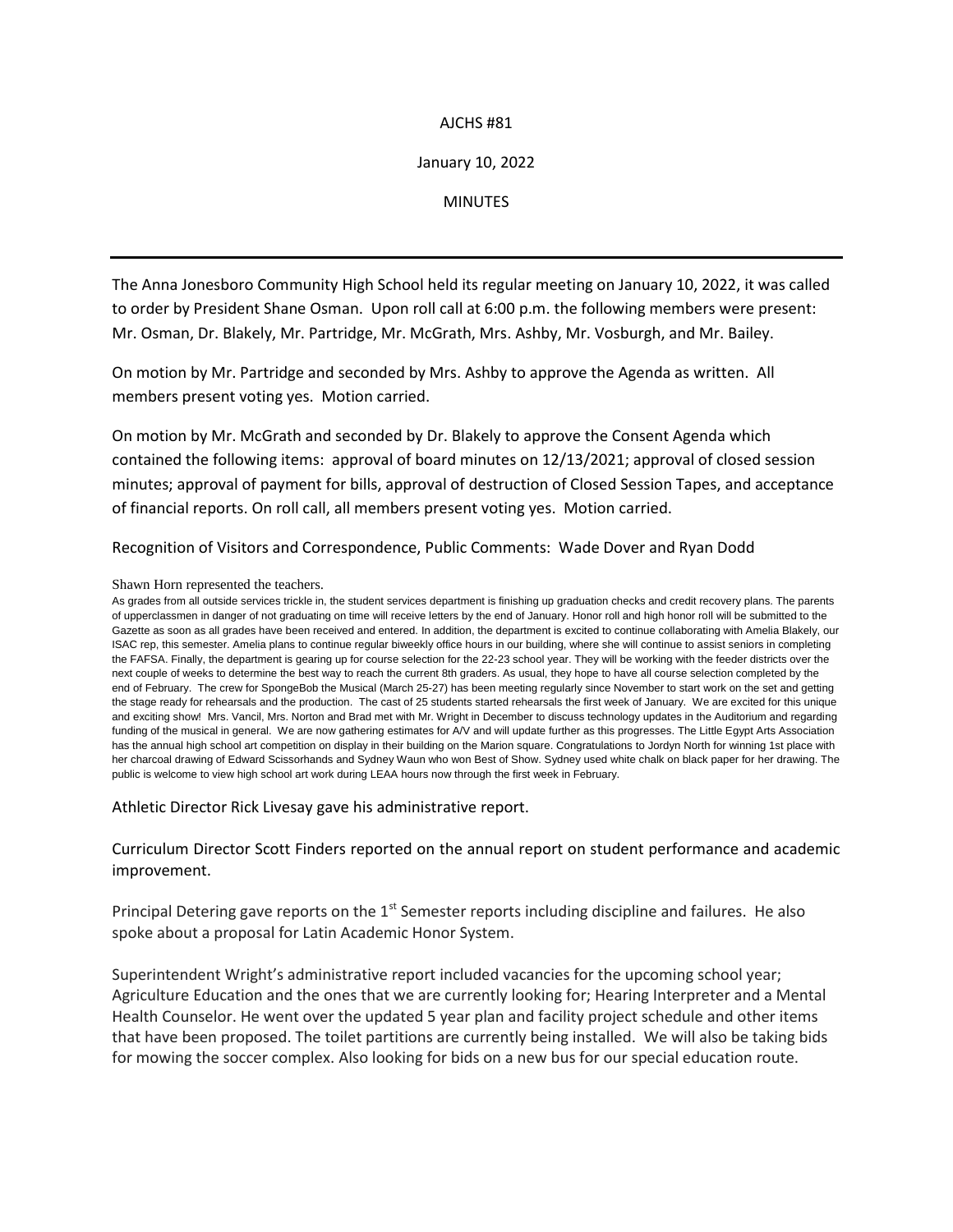On motion by Mrs. Ashby and seconded by Mr. Vosburgh for the Board to enter into closed session at 6:59p.m. for the following reasons (1) the purpose of appointment, employment, compensation, discipline, performance, or dismissal of specific employee of the public body or legal counsel for the public body, including hearing testimony on a complaint lodged against an employee of the public body or against legal counsel for the public to determine its validity. 5ILCS 120/2(c)(1). Collective negotiating matters between the public body and its employees or their representatives, or deliberations concerning salary schedules for one or more classes of employees. 5 ILCS 120/2 (c)(2). Discussion of minutes lawfully closed under the Open meetings Act, whether for the purposes of approval by the body of the minutes or semi-annual review of the minutes as mandated by Section 2.06. 5ILCS 120/2(c)(14). On roll call, all members present voting yes. Motion carried.

On motion by Mr. Bailey and seconded by Mrs. Ashby to return to regular session at 10:25p.m. On roll call, all members present voting yes. Motion carried.

On motion by Dr. Blakely and seconded by Mr. Partridge to approve keeping all closed session minutes closed. All members present voting yes. Motion carried.

On motion by Mr. Osman and seconded by Mr. Bailey to approve the Memorandum of Understanding Related to Wildcat Academy. On roll call, all members present voting yes. Motion carried.

On motion by Mrs. Ashby and seconded by Dr. Blakely to approve the 2<sup>nd</sup> reading/final approval of Board Policy Updates. All members present voting yes. Motion carried.

On motion by Mr. Bailey and seconded by Dr. Blakely to terminate agreement with Baysinger Architect and go into agreement with Dodd Architects for future architect services. On roll call, all members present voting yes. Motion carried.

President Osman called for a Special Meeting to be held on January 18, 2022 at 7:00 p.m. in order to consider Employee Discipline and the purchase of a school bus.

On motion by Mrs. Ashby and seconded by Mr. Vosburgh to adjourn the Regular Meeting at 10:45p.m. On roll call, all members present voting yes. Motion carried.

Next regularly scheduled meeting is Monday, February 14, 2022 at 6:00 p.m. in the District Office.

\_\_\_\_\_\_\_\_\_\_\_\_\_\_\_\_\_\_\_\_\_\_\_\_\_\_\_\_\_\_\_\_ \_\_\_\_\_\_\_\_\_\_\_\_\_\_\_\_\_\_\_\_\_\_\_\_\_\_\_\_\_\_\_\_\_\_

President Secretary